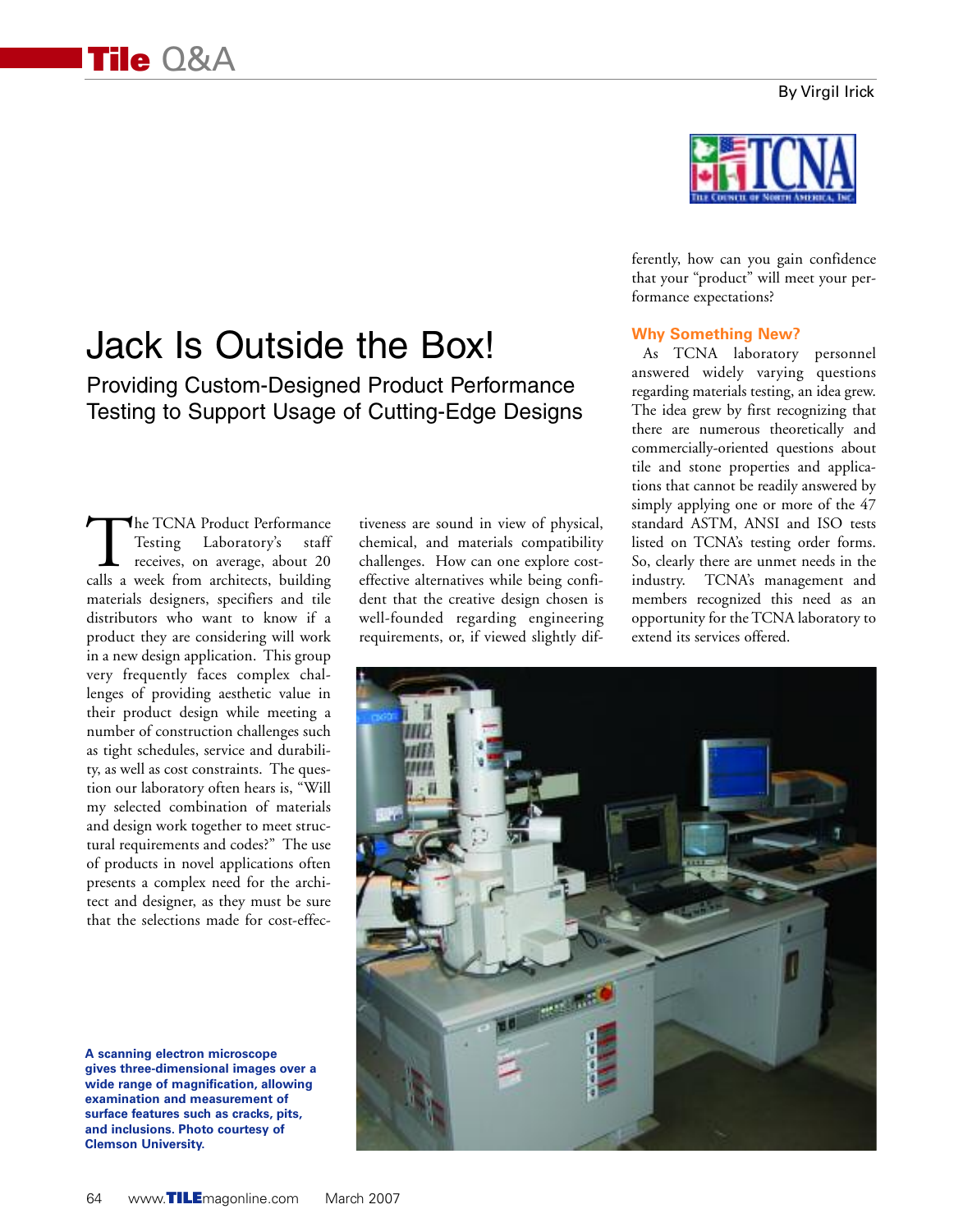### **What is Outside-The-Box (OTB) Testing?**

This acronym, "OTB", was chosen to describe testing that falls outside the rigidly-specified testing methods spelled out in ASTM, ANSI and ISO standards to which we normally test ("The Box"). "OTB" opens a new spectrum of possibilities now available to architects, designers, etc. No longer must they limit their thinking to the established and accepted ways of testing. Now, by their working

The use of products in novel applications often presents a complex need for the architect and designer, as they must be sure that the selections made for cost-effectiveness are sound in view of physical, chemical, and materials compatibility challenges.

with TCNA technical personnel, lab customers can simulate service conditions and directly test them to gain confidence of the anticipated performance.

### **What Are Examples of OTB Testing?**

The examples below are representative of the variety of approaches used during 2006.

- Light reflectivity and transmission measurements of glass tiles for CA building code compliance
- Source determination of chemical contaminants in ceramic tile and natural stone flooring applications
- Special jig fabrication test and evalua-

tion of lath systems used to install synthetic stone

- Study of micro features of tile surfaces that can affect slipperiness when wet
- Measurement and associated dependability prediction of tiled floor constructions as affected by sound reduction materials
- Special physical and chemical measurements of tile and stone

## **How Are OTB Challenges/Needs Handled at TCNA?**

The TCNA laboratory's path to OTB testing solutions is a cooperative, "cleansheet" working approach. There are at